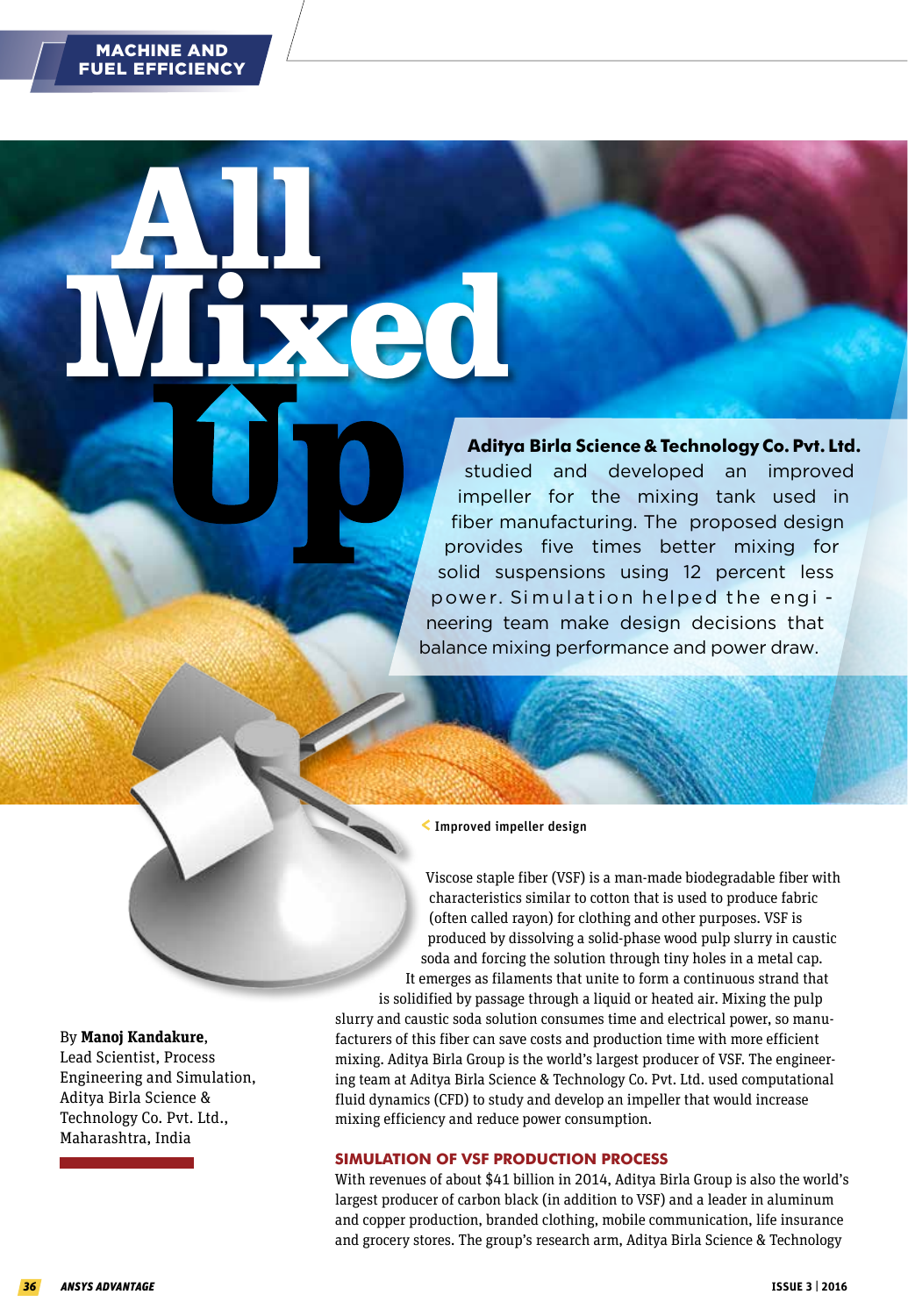"Aditya Birla Group used CFD to study and develop an impeller that increased mixing efficiency by a factor of more than five and reduced power consumption by 7 kW.<sup>99</sup>

Co. Pvt. Ltd., works with the various business units to improve process performance.

The first step in VSF production is mixing of caustic soda and wood pulp, generally in a three-to-one ratio, in a mixing tank. The mixing tank is cylindrical with a height-to-diameter ratio of approximately 1. A pyramid-shaped impeller is located at the bottom of the tank.



^Mixing was improved with a reduction in power consumption.

# **SIMULATION OF EXISTING MIXER**

Case I used the existing pyramid-shaped impeller rotating at 500 rpm with a diameter-to-tankdiameter (D/T) ratio of 0.258 and a centerline-to-tankheight (C/T) ratio of 0.17. C/T is significant because the liquid level in the tank

The team began by performing steady-state multiphase simulation of the existing mixer configuration with [ANSYS](http://www.ansys.com/products/Fluids/ANSYS-CFX)  [CFX CFD software. T](http://www.ansys.com/products/Fluids/ANSYS-CFX)he tank was divided into about 1.7 million unstructured tetrahedral elements. A fine mesh was generated near the impeller and a coarse mesh was used in the rest of the tank. The team employed the frozen rotor mixing model to accommodate impeller motion, and utilized the Euler–Euler inhomogeneous multiphase model to simulate the multiphase liquid–solid mixing nature of the system. The standard k-ε turbulence model accounted for the turbulent nature of the mixing process. The reactions taking place inside the tank were not modeled.

For the simulation, engineers assumed that the tank was initially filled with a solid slurry and liquid solution with a 0.42 density ratio. Because the liquid solution is the heavier component, it occupies the bottom of the

must be kept above the impeller level to avoid splashing of solid slurry against the tank walls. Any increase in impeller height reduces the amount of slurry that can be drained from each batch. The normalized velocity vector plot shows that this impeller creates a good deal of circulation in the bottom of the tank, but there is very little suction in the top half of the tank. The simulation generated a liquid volume fraction profile showing a mixing value of only 11.26 percent, and predicted 60 kilowatts (kW) of power consumption.

## **ITERATING TO AN IMPROVED DESIGN**

The team further evaluated other possible impeller designs in an effort to improve the mixing operation performance. To iterate to an optimal mixer design, they needed to trade mixing performance for power consumption. The final design, Case VI, used a curved-blade

tank at the beginning of the simulation. The mixing value was defined as the percentage of tank volume having a liquid volume fraction of 0.65 to 0.85. Engineers integrated pressure on impeller blades as determined by CFD calculation to obtain the torque, which in turn was used to calculate power consumption.



 $\triangle$  Liquid volume fraction profile throughout tank for initial (left) and final design (right). In the initial design, the top zone is rich in particles; there is poor mixing of the particles with the liquid and insufficient suction from the impeller to pull particles to the bottom. The improvement for the entire domain is greater than is shown in this single 2-D plane.

impeller placed near the bottom of the tank while reducing the rotational speed from 500 rpm (Case 1) to 350 rpm. The mixing value for this configuration was increased to 63 percent, which is 5.6 times better than Case I, while the power consumption decreased to 52.6 kW, even better than Case I. The impeller modeled in Case VI was found to